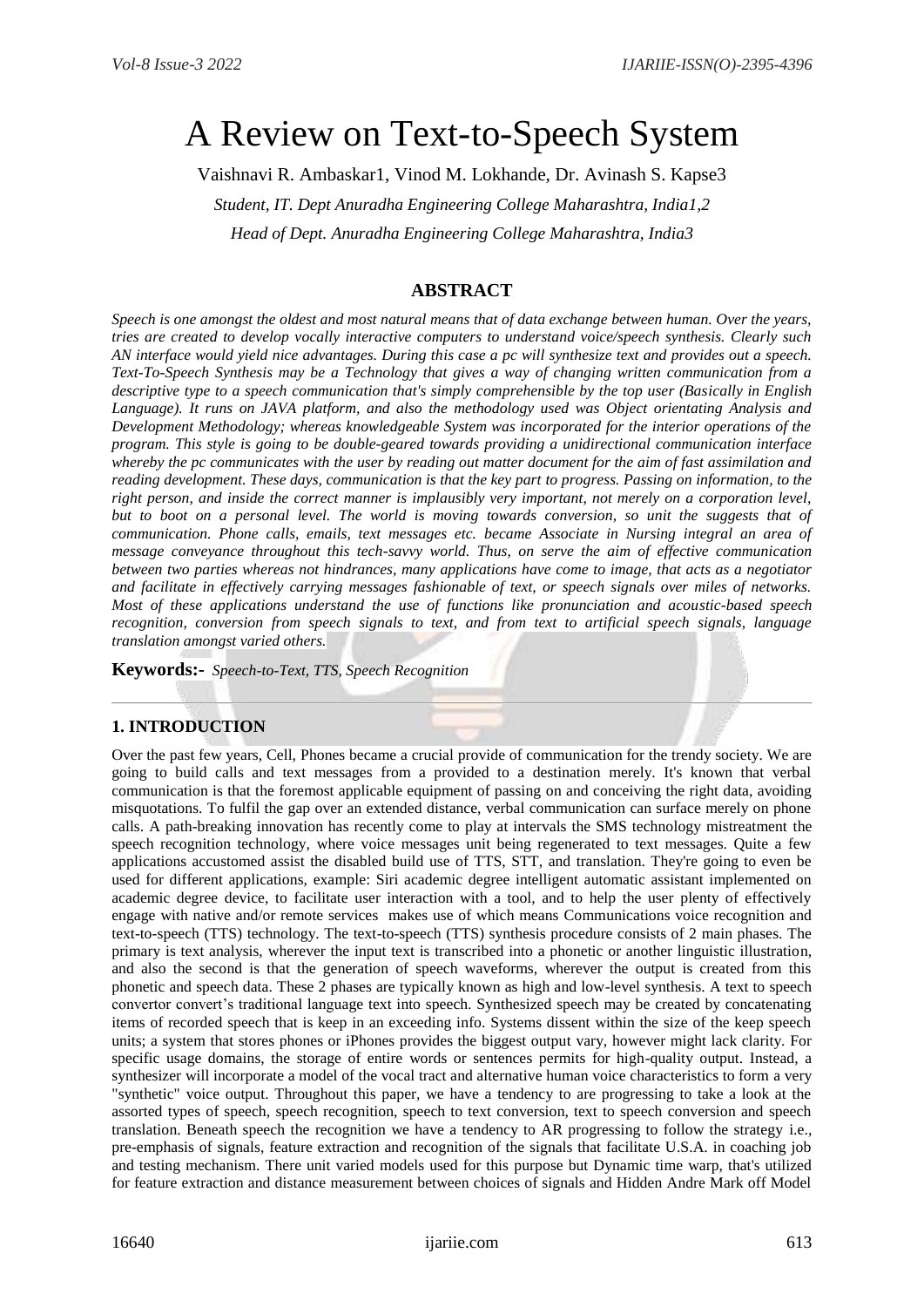that will be a random model and issued to connect varied states of transition with each other is majorly used. Equally, for conversion of speech to text we have a tendency to tend to use DTW and HMM models, at the facet of assorted Neural Network models since they work well with sound classification, isolated word recognition, and speaker adaptation. End to end ASR is to boot being tested as of late 2014 to understand similar results. Speech synthesis works well in serving to convert tokenized words to artificial human speech. Fully totally different AI ways that, still as engines are going to be reviewed and compared throughout this paper. Following unit, the weather of auditory communication, that unit searched to whereas applications use fully totally different speech connected functionalities [15

- Phonation (producing sound)
- Fluency
- Intonation
- Pitch Variance
- Voice (including aeromechanical parts of respiration)

## **2. LITERATURE REVIEW**

In this review paper we've analysed the present system for speech recognition, text to speech conversion, speech to text conversion and machine leaning strategies.

## **2.1 Speech Recognition**

Speech Recognition is that the ability of machine/program to spot words and phrases in oral communication and convert them into machine-readable format. Speech Recognition Systems may be classified on basis of the subsequent parameters [:

- **1. Speaker:** All speakers have a unique quite voice. The models therefore are either designed for a selected speaker or AN freelance speaker.
- **2. Vocal Sound:** The method the speaker speaks conjointly plays a job in speech recognition. Some models will acknowledge either single vocalizations or separate utterance with a disruption in between.
- **3. Vocabulary:** the scale of the vocabulary plays a crucial role in determinant the complexes, performance, and preciseness of the system.

## **2.2 Basic Speech Recognition Model:**

Every speech recognition system follows some commonplace steps: [1].

- **1. Pre-processing:** The analog speech signal is remodelled into digital signals for later process. This digital signal is stirred to the primary order filters spectrally flatten the signals. This helps in increasing the signal's energy at the next frequency.
- **2. Feature Extraction:** This step finds the set of parameters of utterances that have a correlation with speech signals. These parameters, called options, are computed through process of the acoustic undulation. The most focus is to figure a sequence of feature vectors (relevant information) providing a compact illustration of the given input. Usually used feature extraction techniques are mentioned below:
	- **A. Linear prophetic writing (LPC):** the essential plan is that the speech sample may be approximated as a linear combination of past speech samples. Figure a pair of shows the LPC method [2]. The digitized signal is blocked into frames of N samples. Then every sample frame is windowed to reduce signal discontinuities. Every framed window is then autocorrelative. The last step is that the LPC analysis, that converts every frame of autocorrelations into LPC parameter set.
	- **B. Mel-Frequency asterid dicot genus Co-efficient (MFCC):** it's an awfully powerful technique and uses human sound perception system. MFCC applies bound steps to the input signal: Framing: Speech wave-kind is cropped to get rid of interference if present; Windowing: minimizes the discontinuities within the signal; separate Fourier Transform: converts every frame from time domain to frequency domain; Mel Filter Bank Algorithm: the signal is premeditated against the Mel spectrum to mimic human hearing [2].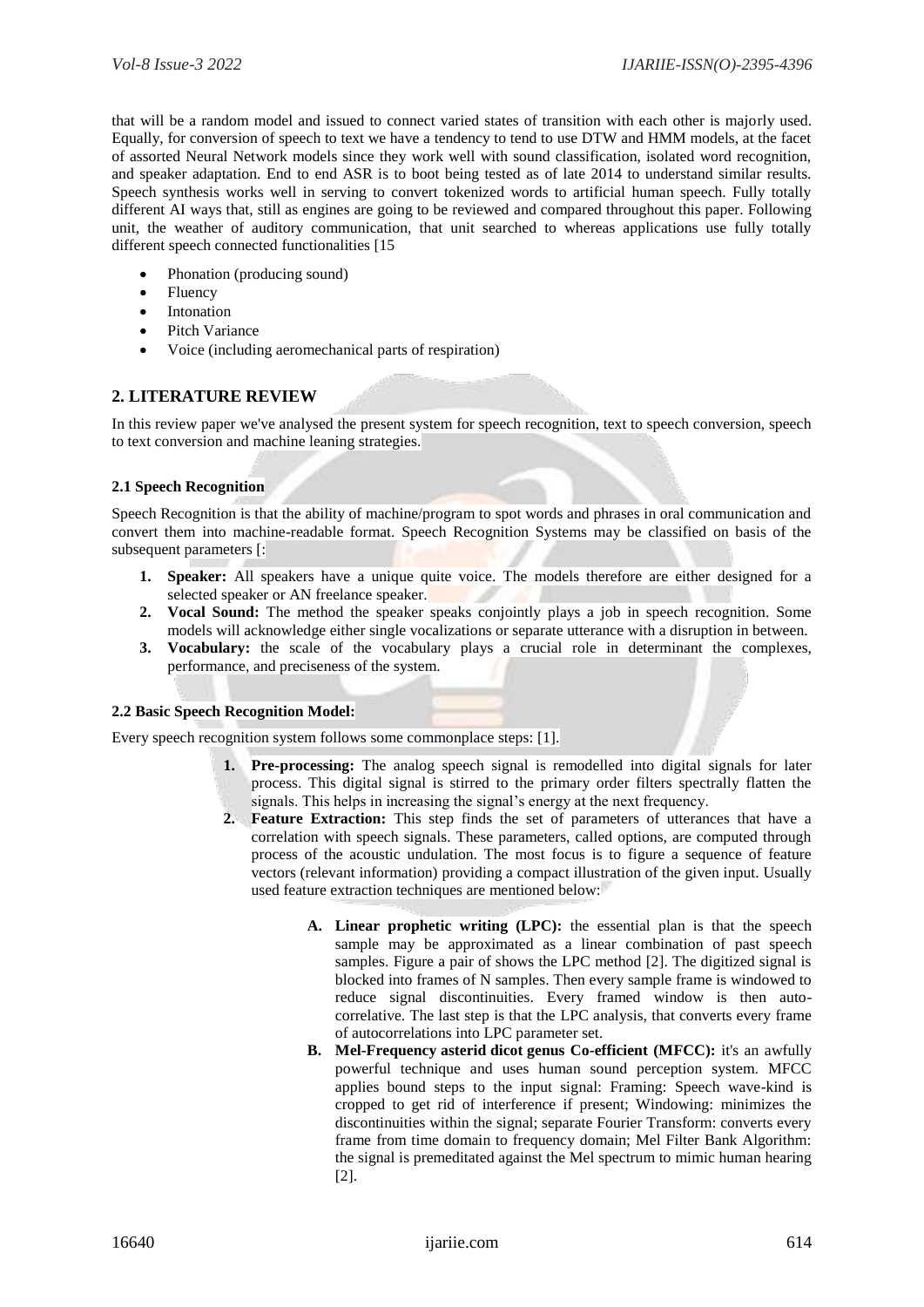- **C. Dynamic Time Warping:** This rule is employed for activity the similarity between cuckold series which can vary in speed, supported dynamic programming. It aims at positioning 2 sequences of feature vectors (1 of every series) iteratively till associate degree best match (according to an acceptable metrics) between them is found.
- **3. Acoustic Models:** it's the elemental a part of machine-driven Speech Recognition (ASR) system wherever an affiliation between the acoustic data and acoustics is established. Coaching establishes a correlation between the essential speech units and also the acoustic observations.
- **4. Language Models:** This model induces the chance of a word incidence when a word sequence. It contains the structural constraints offered within the language to come up with the chances of incidence. The language model distinguishes word and phrase that incorporates a similar sound.
- **5. Pattern Classification:** it's the method of comparison the unknown pattern with existing sound reference pattern and computing similarity between them. When finishing the coaching of the system at the time of testing, patterns are classified to acknowledge the speech.

Totally different approaches for pattern matching [1]:

- **A. Example based mostly Approach:** This approach incorporates an assortment of speech patterns that are keep as a reference representing wordbook words. Speech is recognized by matching the verbalized word with the reference example [14].
- **B. Data based mostly Approach:** This approach takes set of options from the speech so train the system to come up with set of production rules mechanically from the samples.
- **C. Neural Network based mostly Approach:** This approach is capable of determination additional difficult recognition task. The essential plan is to compile and in- company data from a spread of information sources with the matter at hand [8].
- **D. Applied mathematics based mostly Approach:** during this approach, variations in speech are modelled statistically (e.g., HMM) mistreatment coaching strategies.
	- **6. Speech to Text Conversion Methods:** Speech to text conversion is that the method of changing spoken words into written texts. It's substitutable to speech recognition however the latter is employed describe the broader method of speech understanding. STT follows identical principles and steps of speech recognition, with totally different mixtures of varied techniques for every step. Some wide used conversion strategies are mentioned below.
	- **7. Hidden Andre Mark off Model (HMM):** HMM may be an applied mathematics model utilized in speech recognition as a result of a speech signal is viewed as a bit wise stationary signal or a short-time stationary signal. HMM, models are helpful for period of time speech to text conversion for mobile users [10]. It depends on the subsequent parameters:
- **A. Recognition accuracy:** Recognition is that the method of comparison the unknown takes a look at pattern with every sound category reference pattern and computing a life of similarity between the take a look at pattern and every reference pattern. It's the foremost necessary issue of any recognition system, ideally it ought to be 100% and freelance of the speaker.
- **B. Recognition speed:** If the system takes a protracted time to acknowledge the speech, users would become restless and also the system loses its significance. The signals undergo the subsequent steps [3]:
	- i. **Pre-processing:** The input speech signals are born-again into speech frames and provides a singular sample, reducing noise.
		- 1. **HMM coaching:** Training involves making a pat-l arid representative of the options of {a category a category} mistreatment one or additional take a look at patterns that correspond to speech sounds of identical class.
- **C. HMM Recognition:** it's the method of comparison the unknown takes a look at pattern with every sound category reference pattern and computing a life of similarity (distance). Most chances are used for recognition.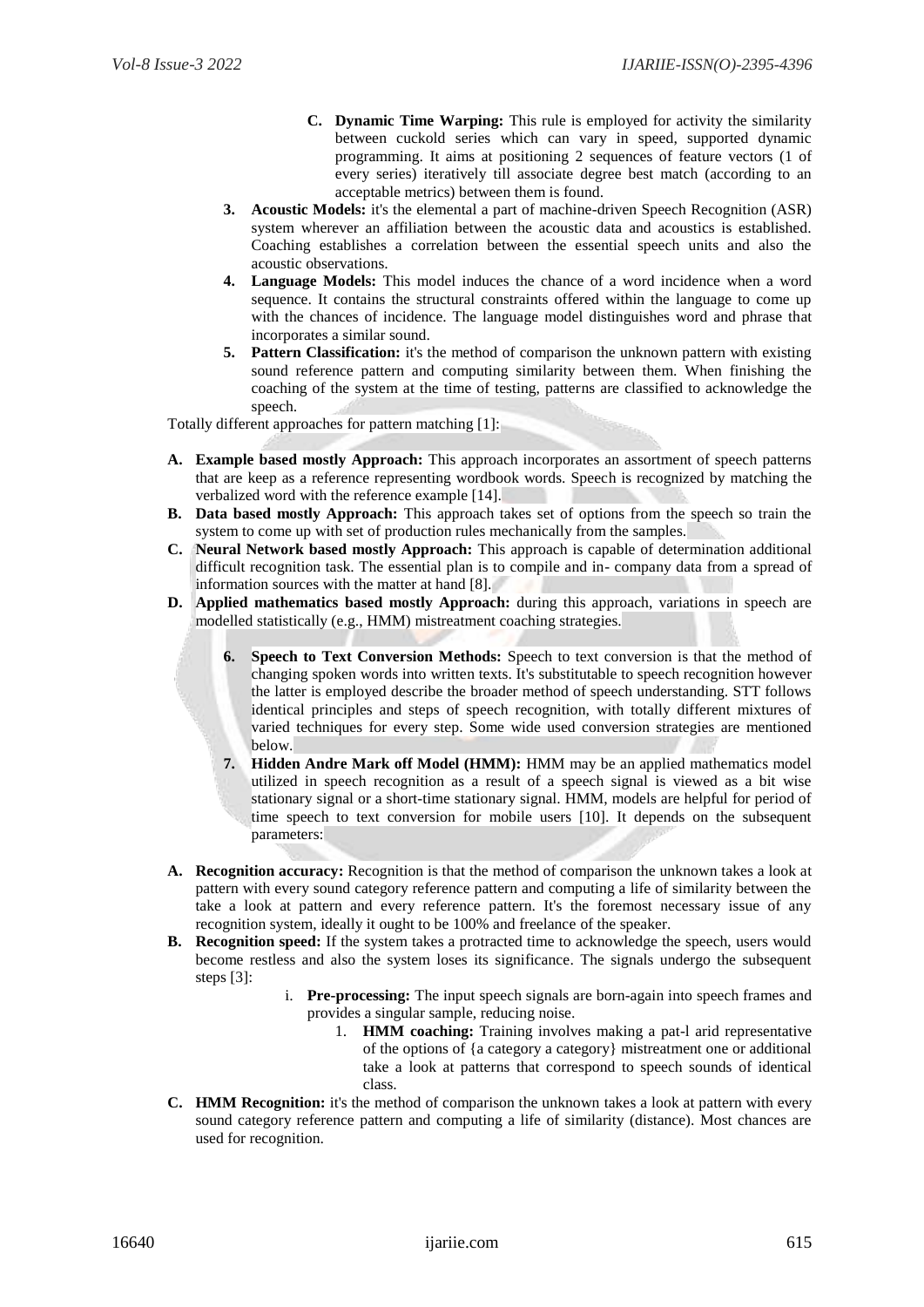- **8. Artificial Neural Network Classier (ANN) based mostly Cuckoo Search improvement**: ASR with Cuckoo Search Optimization technique is employed for higher communication, higher recognition and to get rid of unwanted noise. ASR is made for a more robust interface of human and machine interaction. For identical, a three-step method is followed: [4]
- Pre-processing of the speech signals is that the most vital a part of speech recognition that is dead to get rid of evitable undulation of the signal. The signals are fed to the high-pass filters to get rid of the background noises.
- 2 varieties of acoustic options are extracted, from the speech signal. They're Mel Frequency CEP-strum Coefficients (MFCC) and Linear prognostic committal to writing coefficients (LPCC).
	- **9. Classification:** during this, artificial neural network is employed because the classifier. The neural network may be a three-layered classifier with n input nodes, l hidden nodes and k output nodes. In CSO (Cuckoo Search Optimization), ANN is enforced by 2 layered Feed Forward Back Propagation Neural Network (FFBNN) with three units; two input unit, 3 Hidden units and one output unit. Here, the input layer consists of 2 inputs having 2 features extracted that are MFCC and LPCC options. These options are given as input during which networks get trained, and it produces a corresponding output.

## **2.3 Text to Speech Conversion**

Text-To-Speech may be a method during which input text is initial analysed, then processed and understood, so the text is born-again to digital audio so spoken. Figure three shows the diagram of TTS. The figure shows all the steps concerned within the text to speech conversion however the most phases of TTS systems [5]:

- **Text Processing:** The input text is analysed, normalized (handles acronyms and abbreviation and match the text) and transcribed into phonetic or linguistic illustration.
- Speech Synthesis: a number of the speech synthesis techniques area unit [5]:
- **Articulatory Synthesis:** Uses mechanical and acoustic model for speech generation. It produces intelligible artificial speech however it's removed from natural sound and thus not wide used.
- Format Synthesis: during this system, illustration of individual speech segments area unit holds on a constant quantity basis. There are a unit 2 basic structures in format synthesis, parallel and cascade, except for higher performance, some quite combination of those two structures is employed. A cascade format synthesizer consists of band-pass resonators connected serial. The output of every format resonator is applied to the input of the sequent one. The cascade structure desires solely formant frequencies as management info. A parallel formant synthesizer consists of resonators connected in parallel. The excitation signal is applied to any or all formants at the same time and their outputs' area unit summed [5].  $1000$
- Concatenative Synthesis: this system synthesizes sound by concatenating short samples of sound referred to as units. it's utilized in speech synthesis to come up with user specific sequence of sound from a info engineered from the recording of alternative sequences. Units for Concatenative synthesis are [5]: Phone- one unit of sound; Diphones outlined because the signal from either canter of a phone or purpose of least modification within the phone to the similar purpose within the next phone; Triphone- may be a section of the signal taking in an exceedingly sequence going from middle of a phone fully through successive one to the canter of a 3rd.

## **2.4 LANGUAGE TRANSLATION**

In India, we've got a spread of languages spoken. The 2001 Census recorded thirty languages that were spoken by quite 1,000,000 native speakers and 122 that were spoken by quite ten,000 people, that is why it's terribly necessary to own applications and processes which will convert text from one language to a different, keeping the holiness of the message. computational linguistics (MT) may be a field of AI and linguistic communication process that deals with translation from one language to a different victimization computational linguistics system. [6]. The human translation method is also represented as: cryptography the which means of the supply text, and Reencoding this which means within the target language. a number of the computational linguistics models area unit mentioned below:

**1. Rule based mostly computational linguistics (RBMT):** Translation is generated on the premise of morphological, syntactic, and linguistics analysis of each the supply and therefore the target languages. Such a system encompasses assortment of rules: descriptive linguistics rules-primarily encompass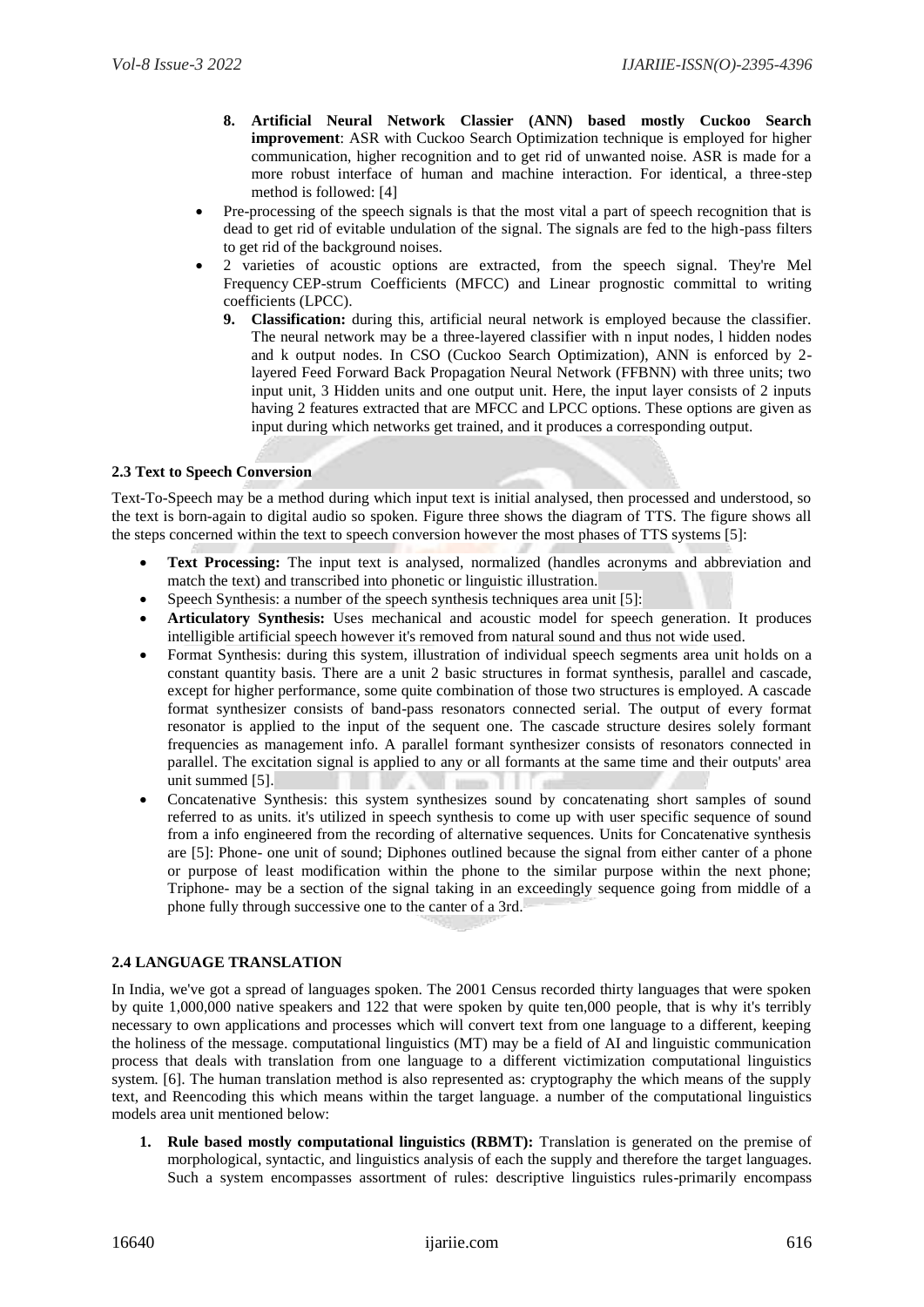analysis of languages in terms of descriptive linguistics structures (syntax, semantic, morphology, a part of speech tagging and writing features); bilingual or multilingual lexicon wordbook for wanting up words throughout translation whereas the computer code program permits effective and economical interaction of components; and computer code programs to grasp a method those rules. There are a unit 3 forms of rule-based model:

- **Direct:** it's wordbook based mostly.
- **Transfer:** It uses lexicons and structural analysis into each FTO input text when that it's reborn to intermediate illustration.
- **Interlingual:** language is reworked into Associate in Nursing intermediate language that is freelance of any of the languages concerned within the translation.
- **2. Applied mathematics computational linguistics (SMT):** it's characterised by the utilization of machine learning strategies. SMT may be a data-driven approach that uses parallel aligned corpora and treats translation as a mathematical reasoning downside. In that, each sentence within the target language may be a translation with likelihood from the language. The upper the likelihood, the upper is that the accuracy of translation and vice-versa. Basic SMT design includes:
	- Language model for shrewd the likelihood of the target language.
	- Translation model for shrewd {conditional like contingent probability | probability | chance} of target language output given language input.
	- Decoder model-offers the most effective translation potential t by maximize the 2 probabilities mentioned higher than.
- **3.** Example based mostly computational linguistics (EBMT): it's supported the concept of analogy. During this approach, the corpus that's used is one that contains texts that have already been translated. Given a sentence that's to be translated, sentences from this corpus area unit selected that contain similar sub-sentential parts. The similar sentences area unit then accustomed translate the sub-sentential parts of the first sentence into the target language, and these phrases area unit place along to create an entire translation. The Analogy translation uses 3 stages; matching, adaption and recombination
	- **Matching-** The FTO input text is fragmented, followed by explore for examples from info that closely matches the input FTO fragment string and therefore the relevant fragments area unit picked. The metal fragments similar to the relevant fragments area unit extracted.
	- **Adaption-** If the match is precise, the fragments area unit recombined to create metal output, else notice the metal portion of the relevant match correspond to specific portion in FTO and align them.
	- **Recombination-** Combination of relevant metal fragments so as to create legal grammatical target text.

## **3. FINDINGS**

**Model - A:** Speech Recognition Pattern Matching

Technique – I): Knowledge Based

Findings: Uses the information regarding linguistic, phonetic and spectrogram. [1]

Issues: Explicit modelling variation in speech is difficult to obtain and use successfully, so, this approach is impractical.

#### Technique – II): Template Based

Findings: Simple Approach Errors due to segmentation or classification of smaller acoustically more variable units are avoided. It is speaker dependent.

Issues: The pre-recorded templates are fixed. Template training and matching become impractical as vocabulary size increases. Continuous speech recognition is not possible.

#### Technique – III): Hidden Markov Model (HMM)

Findings: HMMs are simple, automatically trained and computationally feasible to use.

Issues: Lack in discrimination property for classification.

Technique – IV): Statistical based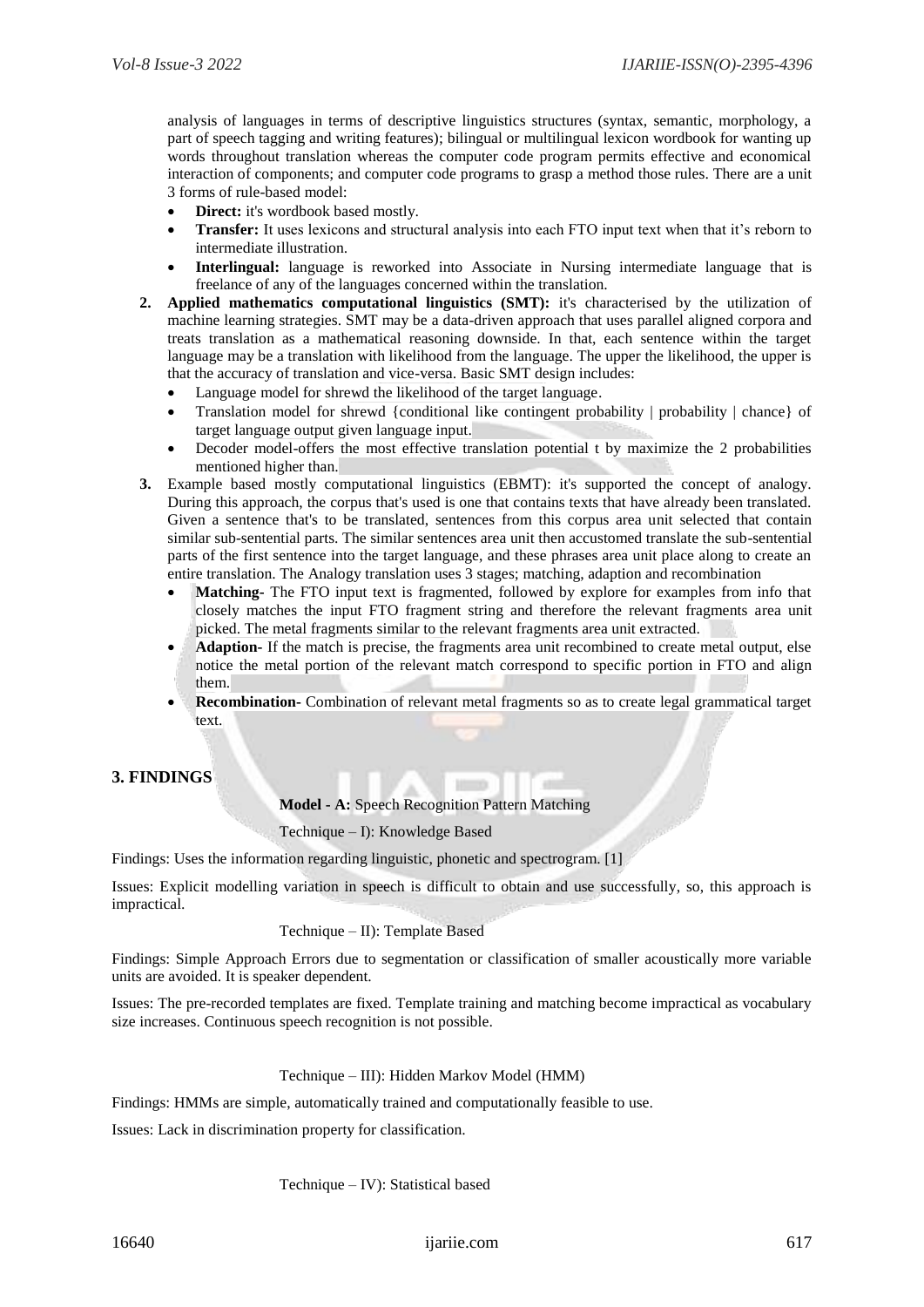Findings: Present models use this approach.

Issues: Low accuracy of priori modelling presumption reducing its trend.

Technique – V): Neural Based

Findings: Solve complicated recognition task. Reduces modelling unit. Can be used to develop hybrid models.

#### **Model B:** Machine Translation

Technique – I): Statistical Machine Translation (SMT)

Findings: Generated on the basis of statistical model, Probabilistic modelling. Makes use of Bayes theorem, pdf etc.

Issues: Can be costly, doesn't work well between languages with different word orders.

Technique – II): Rule Based Machine Translation (RBMT)

Findings: Collection of Grammar rules, and grammar structure is of 3 types as discussed.

Issues: It is hard to deal with rule interact in big systems, ambiguity, and idiomatic expressions. Insufficient amount of really good dictionaries.

Technique – III): Hybrid Machine Translation (HMT)

Findings: Integration of advantages of rule based and SMT.

Technique – IV): Example Based Machine Translation (EBMT)

Findings: Bilingual corpus with parallel texts as its crucial knowledge.

Issues: Computational efficiency for large database is less.

**Model C:** Speech-to-Text Conversion

Technique – I): Artificial Neural Network based Cuckoo Search Optimization

Findings: Simple Fast convergence rate Increase the recognition accuracy of the speech recognition system. [4]

Issues: Not effective in modelling time-variability of speech.

#### **Model D:** TEXT TO SPEECH CONVERSION

Technique – I): Formant Synthesis

Findings: It is based on the source filter model of speech.

Issues: The cascade structures have been found better for non-nasal voiced sounds and because it needs less control information than the parallel structure, it is then simpler to implement. Combination of 2 can be used.

Technique – II): Concatenative Synthesis

Findings: Duration of units are not fixed, can be varied as per implementation.

Issues: Complex Method.

Technique – III): Articulator Synthesis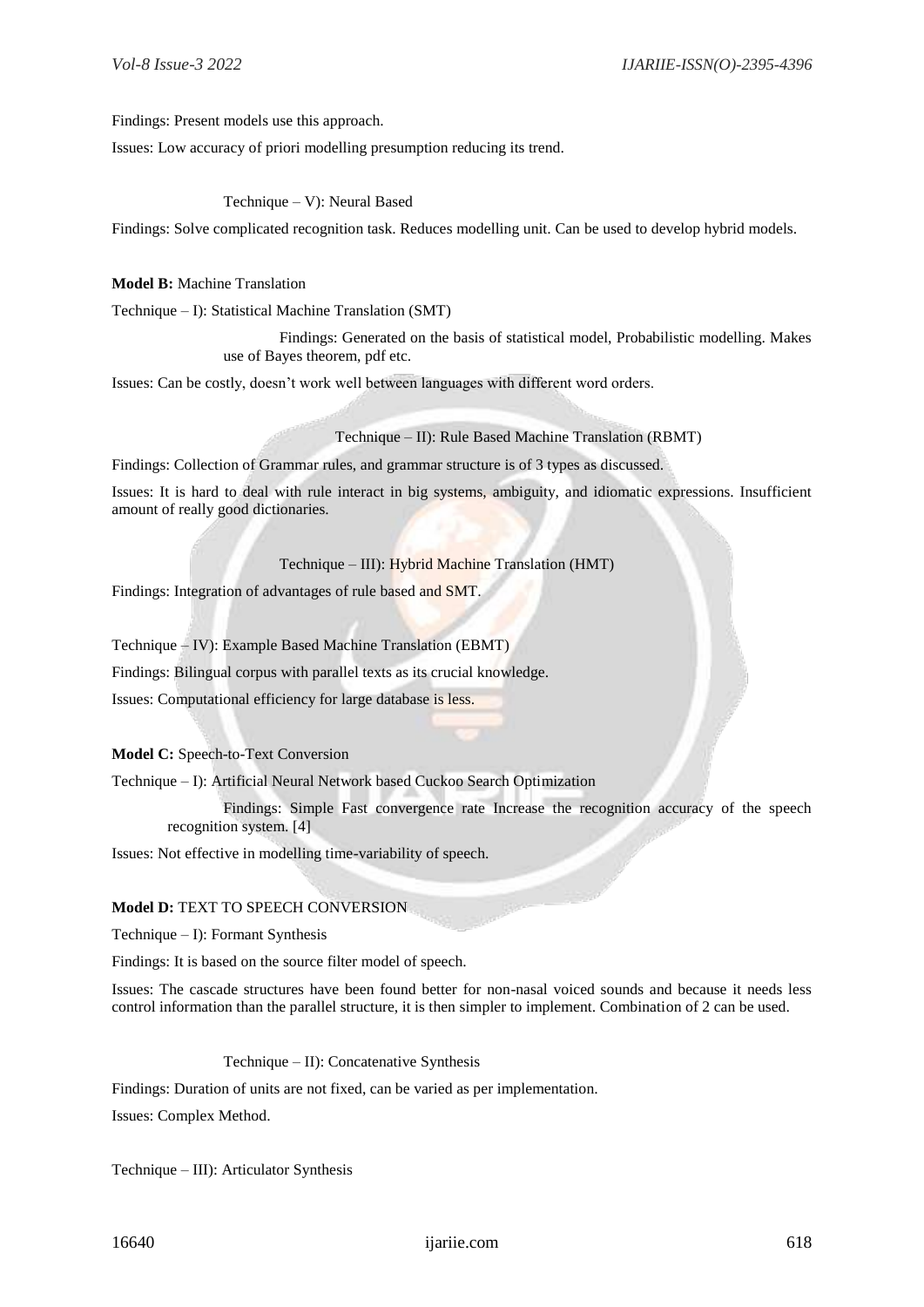Findings: Use mechanical and acoustic model.

Issues: Output is far from natural voice.

## **4CONLUSIN**

We have learned concerning numerous techniques that comprise STT and TTS, and have conjointly examined their applications and usage. We've learned concerning numerous techniques that comprise STT and TTS, and have conjointly examined their applications and usage. When having looked upon closely, at the various sorts of speech, speech recognition, speech to text conversion, text to speech conversion and speech translation systems, we are able to draw a conclusion as such: In STT, below the two studied we are able to say that HMM works as a much better speech signal to text convertor despite its drawbacks as a result of their process feasibleness. Equally, below TTS systems studied formant synthesis that produces use of parallel and cascade synthesis works because the best convertor. After having looked upon closely, at the various sorts of speech, speech recognition, speech to text conversion, text to speech conversion and speech translation systems, we are able to draw a conclusion as such: In STT, below the two studied we are able to say that HMM works as a much better speech signal to text convertor despite its drawbacks as a result of their process feasibleness. Equally, below TTS systems studied formant synthesis that produces use of parallel and cascade synthesis works because the best convertor. Hybrid AI is wide used thanks to its instilling of benefits of each rule-primarily based similarly as applied math AI techniques. It makes positive that there's a creation of syntactically connected and grammatically correct text whereas conjointly taking care of smoothness in an exceeding text, quick wit, knowledge acquisition that square measure an area of SMT.

## **5. ACKNOWLEDGMENT**

We would like to sincerely acknowledge the uncourageous efforts of Information Technology Department of Anuradha Engineering College, Chikhli. Our heartful thanks to faculty members who helped us for preparing this review paper and give the direction with their suggestions and rich experience.

## **6. REFERENCES**

Suman K. Saksamudre, P.P. Shrishrimal, R.R. Deshmukh, A Review on Different Approaches for Speech Recognition System, International Journal of Computer Applications (0975 8887) Volume 115 No. 22, April 2015.

- [1]. Pratik K. Kurzekar, Ratnadeep R. Deshmukh, Vishal B. Waghmare, Pukhraj P. Shrishrimal, A Comparative Study of Feature Extraction Techniques for Speech Recognition System, International Journal of Innovative Research in Science, Engineering and Technology (An ISO 3297: 2007 Certified Organization) Vol. 3, Issue 12, December 2014.
- [2]. Ms. Anuja Jadhav, Prof. Arvind Patil, Real Time Speech to Text Con- verter for Mobile Users, National Conference on Innovative Paradigms in Engineering Technology (NCIPET-2012) Proceedings published by International Journal of Computer Applications (IJCA)

Sunanda Mendiratta, Dr. Neelam Turk, Dr. Dipali Bansal, Speech Recognition by Cuckoo Search Optimization based Artificial Neural Network Classifier, 2015 International Conference on Soft Computing Techniques and Implementations- (ICSCTI) Department of ECE, FET, MRIU, Faridabad, India, Oct 8-10, 2015.

- [3]. Suhas R. Mache, Manasi R. Baheti, C. Namrata Mahender, Review on Text-To-Speech Synthesizer, International Journal of Advanced Research in Computer and Communication Engineering Vol. 4, Issue 8, August 2015.
- [4]. Aditi Kalyani, Priti S. Sajja, A Review of Machine Translation Systems in India and different Translation Evaluation Methodologies, Interna- tional Journal of Computer Applications (0975 8887) Volume 121 No.23, July 2015
- [5]. Mouiad Fadiel Alawneh, Tengku Mohd Sembok Rule-Based and Example-Based Machine Translation from English to Arabic, 2011 Sixth International Conference on Bio-Inspired Computing: Theories and Applications